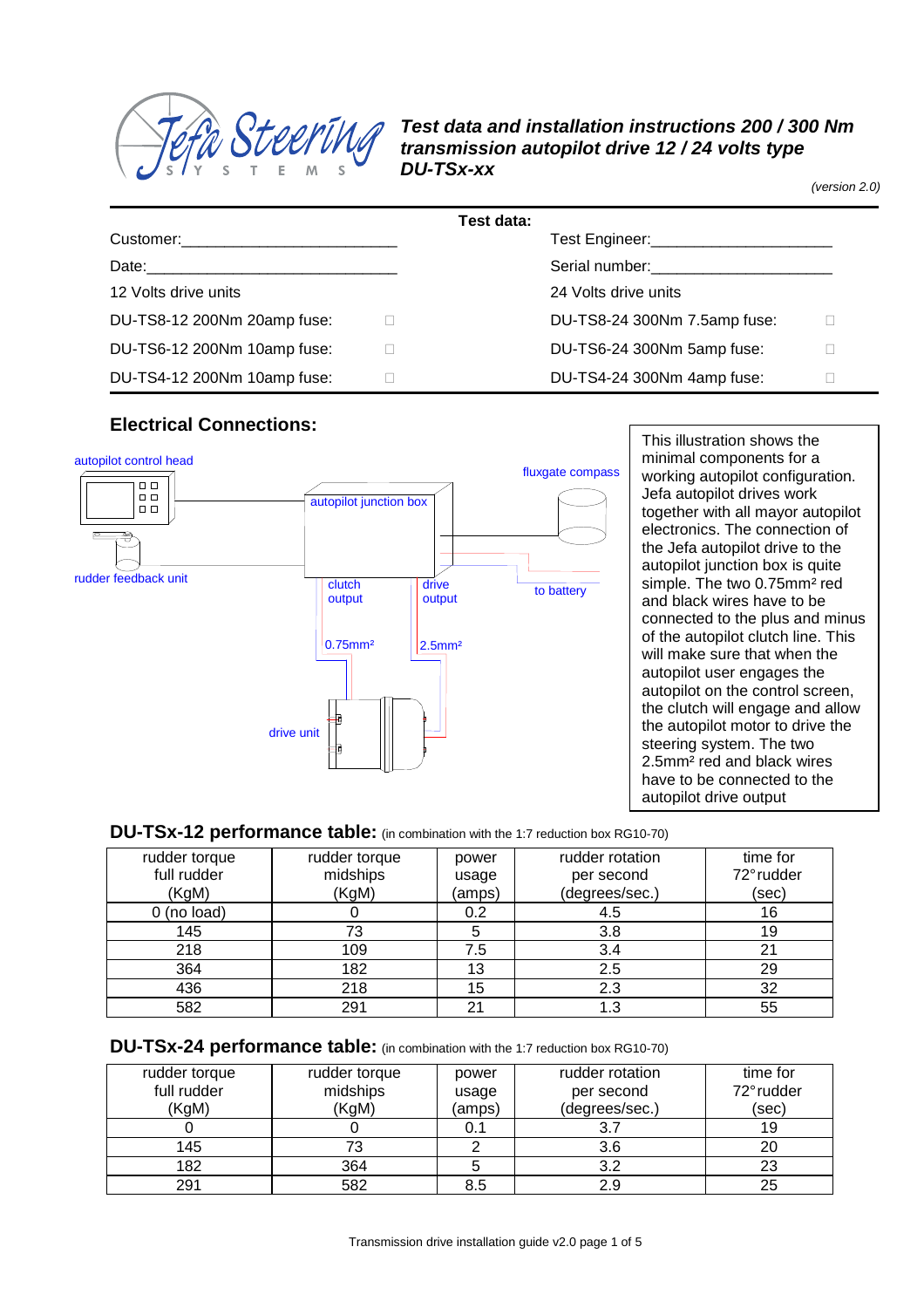# **Compatibility:**

Following tables shows the maximum rudder torques at midships and full rudder that can be generated by the Jefa 200/300Nm transmission drive in combination with various autopilot junction boxes and reduction gearboxes. As the transmission drive drives the steering system, the maximum rudder torque depends on the type of reduction box used in the system. The hard over time (HO-time) states the time it takes the drive to travel the full 72 degrees of rudder travel when the speed control of the pilot is set to maximum speed.

#### **12 Volts:**

| Autopilot junction<br>box 12 Volt version. | Max. output<br>(Amp.) | BRG10-50 &<br>RG10-50 midships<br>(KgM) | BRG10-50 &<br><b>RG10-50 full</b><br>rudder (KgM)                                                       | RG10-70<br>midships<br>(KgM) | <b>RG10-70 full</b><br>rudder (KgM) | <b>BRG10-67</b><br>midships<br>(KgM) | BRG10-67 full<br>rudder (KgM) |
|--------------------------------------------|-----------------------|-----------------------------------------|---------------------------------------------------------------------------------------------------------|------------------------------|-------------------------------------|--------------------------------------|-------------------------------|
| <b>DU-TS8-12</b>                           | 8 revs/min            | 11 sec.                                 |                                                                                                         | 16 sec.                      |                                     | $15$ sec.                            |                               |
| <b>DU-TS6-12</b>                           | 6 revs/min            | 14 sec.                                 |                                                                                                         | 21 sec.                      |                                     | 20 sec.                              |                               |
| <b>DU-TS4-12</b>                           | $3.5$ r./min          | 24 sec.                                 |                                                                                                         | 36 sec.                      |                                     | 34 sec.                              |                               |
| Simrad AC12                                | 12                    | 123                                     | 233                                                                                                     | 172                          | 327                                 | 165                                  | 313                           |
| Simrad AC20                                | 20                    | 169                                     | 321                                                                                                     | 237                          | 449                                 | 226                                  | 430                           |
| Simrad AC40                                | 40                    |                                         | fully functional, but smaller autopilot is advisable (money can be saved by choosing smaller autopilot) |                              |                                     |                                      |                               |
| B&G h1000 (*1)                             | 25                    | 169                                     | 321                                                                                                     | 237                          | 449                                 | 226                                  | 430                           |
| B&G h2000 ACP-1                            | 25                    | 169                                     | 321                                                                                                     | 237                          | 449                                 | 226                                  | 430                           |
| B&G h2000 ACP-2                            | 40                    |                                         | fully functional, but smaller autopilot is advisable (money can be saved by choosing smaller autopilot) |                              |                                     |                                      |                               |
| Nexus-Silva A-1510<br>(*2                  | 15                    | 158                                     | 299                                                                                                     | 220                          | 419                                 | 211                                  | 401                           |
| NKE gyropilot 2 RVP<br>(*3)                | 25                    | 169                                     | 321                                                                                                     | 237                          | 449                                 | 226                                  | 430                           |
| Navman G-Pilot<br>(*4)                     | 20                    | 169                                     | 321                                                                                                     | 237                          | 449                                 | 226                                  | 430                           |
| Northstar MCU600<br>(*4)                   | 20                    | 169                                     | 321                                                                                                     | 237                          | 449                                 | 226                                  | 430                           |
| Furuno Navpilot<br>500/511/520             | 25                    | 169                                     | 321                                                                                                     | 237                          | 449                                 | 226                                  | 430                           |
| Raymarine X-10<br>(*5)(*6)                 | 10                    | 123                                     | 233                                                                                                     | 172                          | 327                                 | 165                                  | 313                           |
| Raymarine X-30                             | 30                    | 169                                     | 321                                                                                                     | 237                          | 449                                 | 226                                  | 430                           |

(\*1) Please use part number h1000-CUW specially made for Jefa drives, equipped with dynamic braking. Don't use the standard h1000.

(\*2) Please read the special installation instructions for the clutch available on our FTP server via this direct link.

(\*3) Please read the special installation instructions for the clutch available on our FTP server via this direct link.

 $(*4)$  Please read the special installation instructions for the clutch available on our FTP server via this direct link. (\*5) Please read the special installation instructions for the clutch available on our FTP server via this direct link.

(\*6) We strongly advise to not use the standard X10 autopilot as it delivered without rudder feedback unit. Without rudder feedback unit the autopilot is not aware of actual rudder angle. In very slow speed conditions or in conditions of a stalling rudder blade, the autopilot doesn't stop with powering the drive unit, running it against the rudder stops and still continuing to power the drive. In time the drive fuse will blow, but mechanical damage can occur in the drive unit which will not be covered under our warranty terms as we can identify this specific damage. We strongly advise only to use the X10 unit in combination with the optional rudder feedback unit or use the X30 unit.

# **24 Volts:**

| Autopilot junction box<br>24 Volt version. | Max. output<br>(Amp.) | RG10-70<br>midships (KgM)                                                                                  | <b>RG10-70 full</b><br>rudder (KgM) | <b>BRG10-67</b><br>midships (KgM) | BRG10-67 full<br>rudder (KgM) | RG10-100<br>midships (KgM) | RG10-100 full<br>rudder (KgM) |
|--------------------------------------------|-----------------------|------------------------------------------------------------------------------------------------------------|-------------------------------------|-----------------------------------|-------------------------------|----------------------------|-------------------------------|
| <b>DU-TS8-24</b>                           | 8 revs/min            | $16$ sec.                                                                                                  |                                     | 15 sec.                           |                               | 23 sec.                    |                               |
| <b>DU-TS6-24</b>                           | 6.5 revs/min          | $19$ sec.                                                                                                  |                                     | $18$ sec.                         |                               | 27 sec.                    |                               |
| <b>DU-TS4-24</b>                           | 4 revs/min            |                                                                                                            | 31 sec.<br>29 sec.                  |                                   | 44 sec.                       |                            |                               |
| Simrad AC12                                |                       | Too small, don't use in combination with this drive                                                        |                                     |                                   |                               |                            |                               |
| Simrad AC20                                | 20                    | 291                                                                                                        | 582                                 | 237                               | 449                           | 415                        | 830                           |
| Simrad AC40                                | 40                    | fully functional, but smaller autopilot is advisable (money can be saved by choosing smaller<br>autopilot) |                                     |                                   |                               |                            |                               |
| B&G h2000 ACP-2                            | 25                    | 291                                                                                                        | 582                                 | 237                               | 449                           | 415                        | 830                           |
| <b>Furuno Navpilot</b><br>500/511/520      | 25                    | 291                                                                                                        | 582                                 | 237                               | 449                           | 415                        | 830                           |
| Raymarine X10                              |                       | Too small, don't use in combination with this drive                                                        |                                     |                                   |                               |                            |                               |
| Raymarine X30                              | 30                    | 291                                                                                                        | 582                                 | 237                               | 449                           | 415                        | 830                           |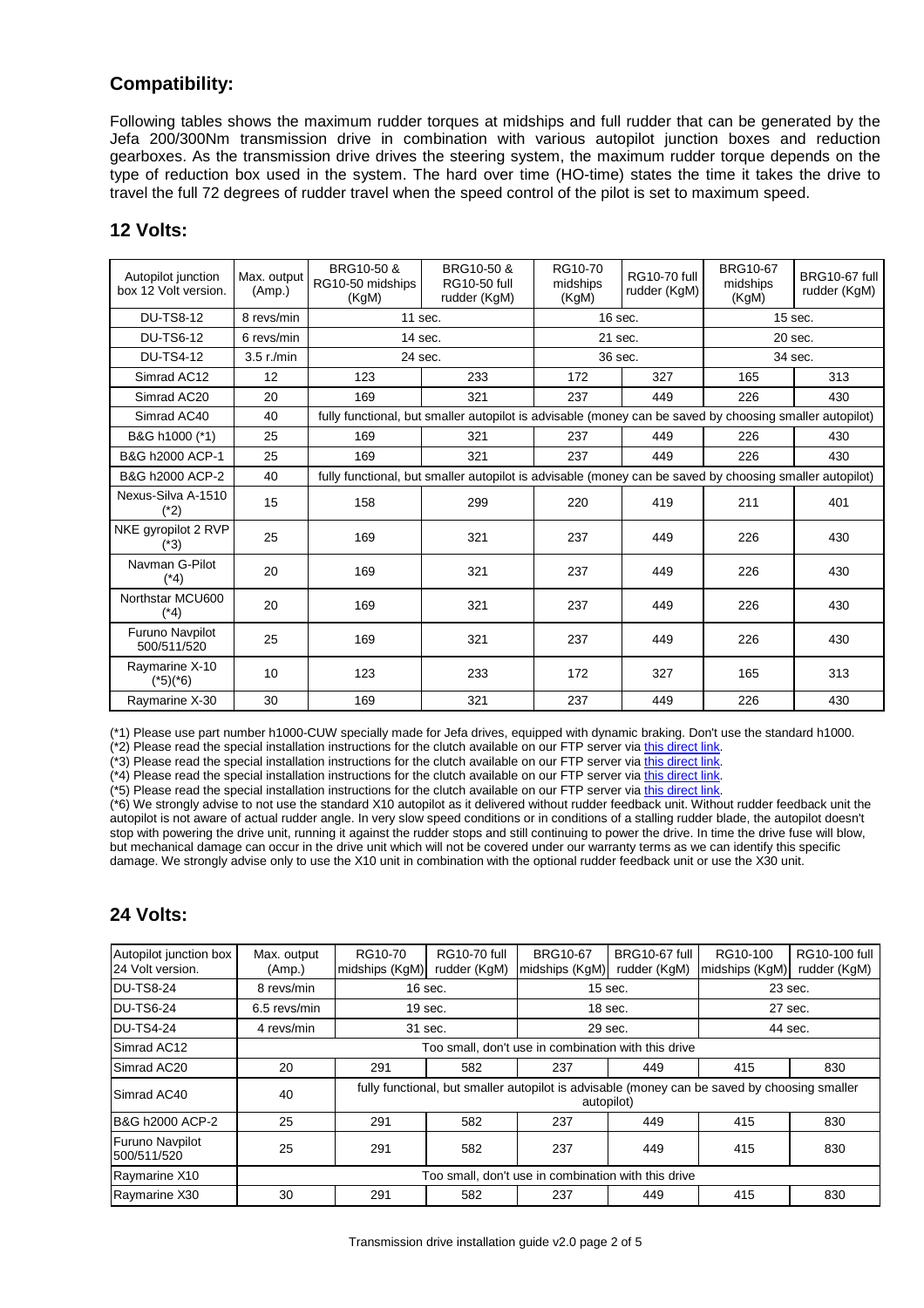# **Fuse Protection:**

To protect the autopilot drive, the rudder, and the steering system, your Jefa transmission drive is fitted with an inline fuse. Please don't remove this fuse as this will invalid your warranty. The transmission drive is fitted with a fuse. A spare fuse is also supplied in the installation manual bag. See on page1 the test data for information about which fuse is correct for your drive.



The Jefa transmission drives are fitted with rubber dampers to minimise the autopilot noise level on board. Transmission drives can be mounted on a bevel box or on a reduction gearbox.

### **Mounting instructions for bevel box mounting:**

- Screw the 4 M8x60 studs into the autopilot flange.
- Mount the 4 off M8 nyloc nuts. Tighten well with 20Nm torque.
- Mount the drive unit.
- Mount the 4 off washers.
- Mount the 4 off nyloc nuts. Don't tighten too hard to prevent damage of the rubber damper (3 Nm).



# **Mounting instructions for reduction gearbox mounting:**

- Screw the 4 M8x60 studs into the autopilot flange. Tighten well and use loctite to lock the thread.
- Mount the 4 off delrin spacers.
- Mount the drive unit.
- Mount the 4 off washers.
- Mount the 4 off nyloc nuts. Don't tighten too hard to prevent damage of the rubber damper (3 Nm).

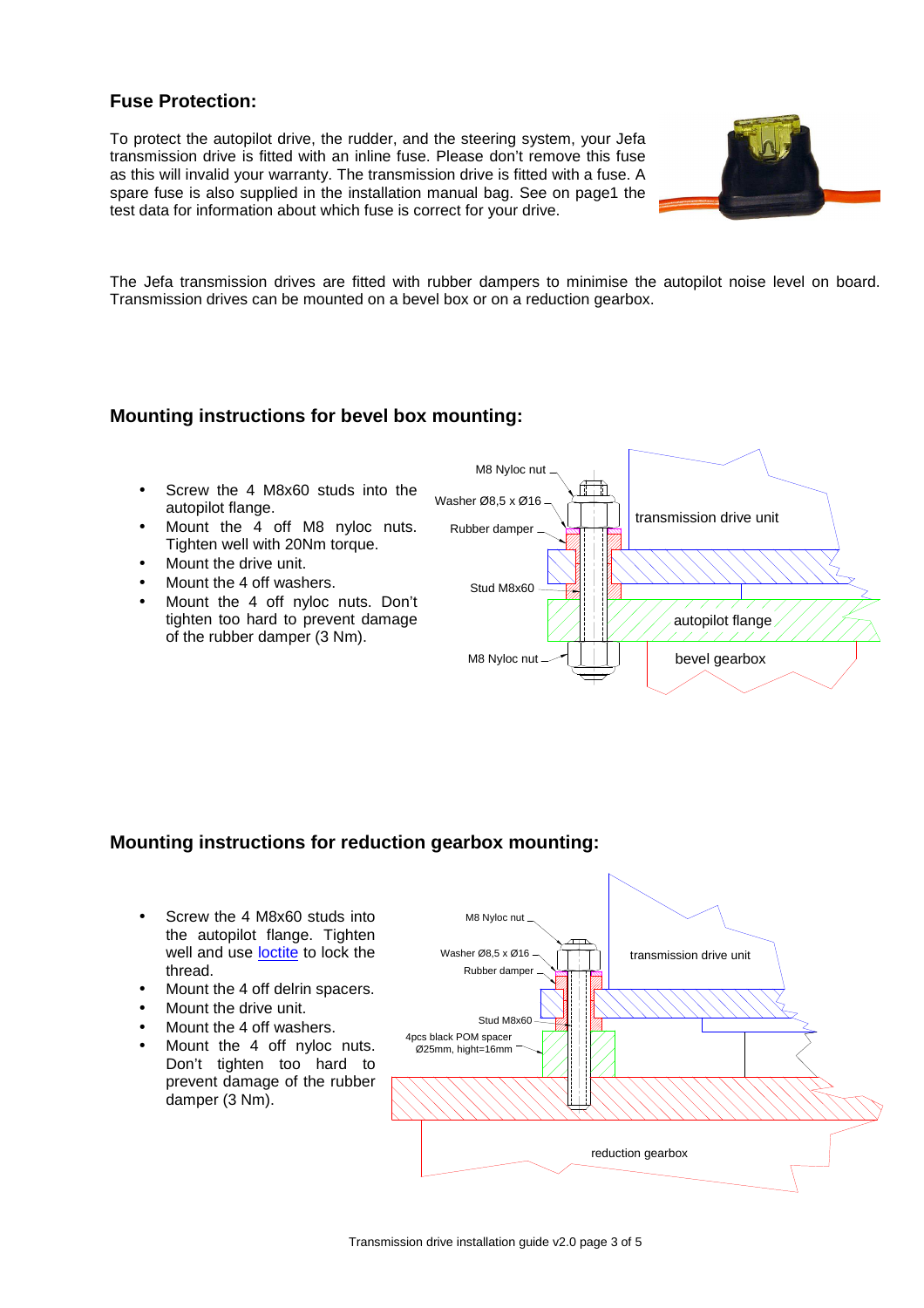### **Test the system:**

Before you can test the system, make sure following things are correct:

- Solid rudder stops should be fitted limiting the rudder travel to an equal travel of 36 degrees from midships to port and starboard.
- Make sure all bolted parts (tiller pins, rosejoints, draglinks, tillerarm,etc) are firmly tightened and will not come loose even when exposed to heavy vibrations. Use locktite when necessary.
- Move the complete system from port to starboard making sure the rosejoints don't hit the output lever and tiller lever.
- Make sure the drive output lever rotates equally around 65 degrees to both sides and there is no risk for the output lever to go "over dead centre" so it can't return to the initial position any more, blocking the system.

Connect the electronics. Make absolutely sure the autopilot is set to "reversible drive" or equivalent. Don't use settings like "solenoid" or "hydraulic drive" as these settings will disable the speed control of the autopilot leaving the drive running at 100% speed or 0%, but nothing in between. Make sure the clutch voltage is set to the correct voltage. Some brands have a default clutch voltage that has to be changed. B&G uses 9 volts as standard, Raymarine uses 12 volts, both even on 24 volts input. This should be adjusted to the correct voltage to guarantee a proper working of the clutch. The B&G and Raymarine course computer has to be opened for dip switches to be changed. The Simrad pilot can be adjusted via software in the setup menu on the screen. Always fit the delivered fuse into the power feed line. Failing to install this fuse could mechanically overload the drive causing severe damage inside the drive unit.

When the drive doesn't react to the electronics, test the drive by bypassing it: Connect a plus and minus wire to the battery or fuse box and first connect the clutch, one should here a click when connecting and disconnecting. With the clutch under power, connect power for a short time to the motor cables. The system should get in motion now. Don't connect the cables too long as the drive will try to continue, even when the rudder stops are reached, with potential damage to the structure. If motion is detected, one can rule out the drive causing the malfunction.

#### **Maintenance:**

The direct drive is "greased for life", so it should not be opened. No maintenance is required except for periodic checks of all bolted connections. As the rudder system, the steering system and the autopilot drive is exposed to heavy vibrations (mainly by cruising on motor), all bolted connections should be yearly checked. The only parts that could wear in time are the balls of the draglink. These balls are easy exchangeable and available for around 10 € each from any Jefa distributor.

# **Declaration of conformity:**

Stig Jensen

I, Stig Jensen of Jefa Marine Steering ApS, Nimbusvej 2, 2670 Greve, Denmark, confirm that the Jefa 200/300Nm transmission drive, when fitted in accordance with these installation instructions, will meet the requirements of the Electro Magnetic Compatibility Directive Standard contained within Standard No. 60945/A1.

Signed:……………………………………………………………. Date: 06-10-2003

For more information please visit our website www.jefa.com

**Jefa Steering ApS** Agenavej 43 2670 GREVE Denmark Tel: +45-46155210 Fax: +45-43695211 E-mail: info@jefa.com